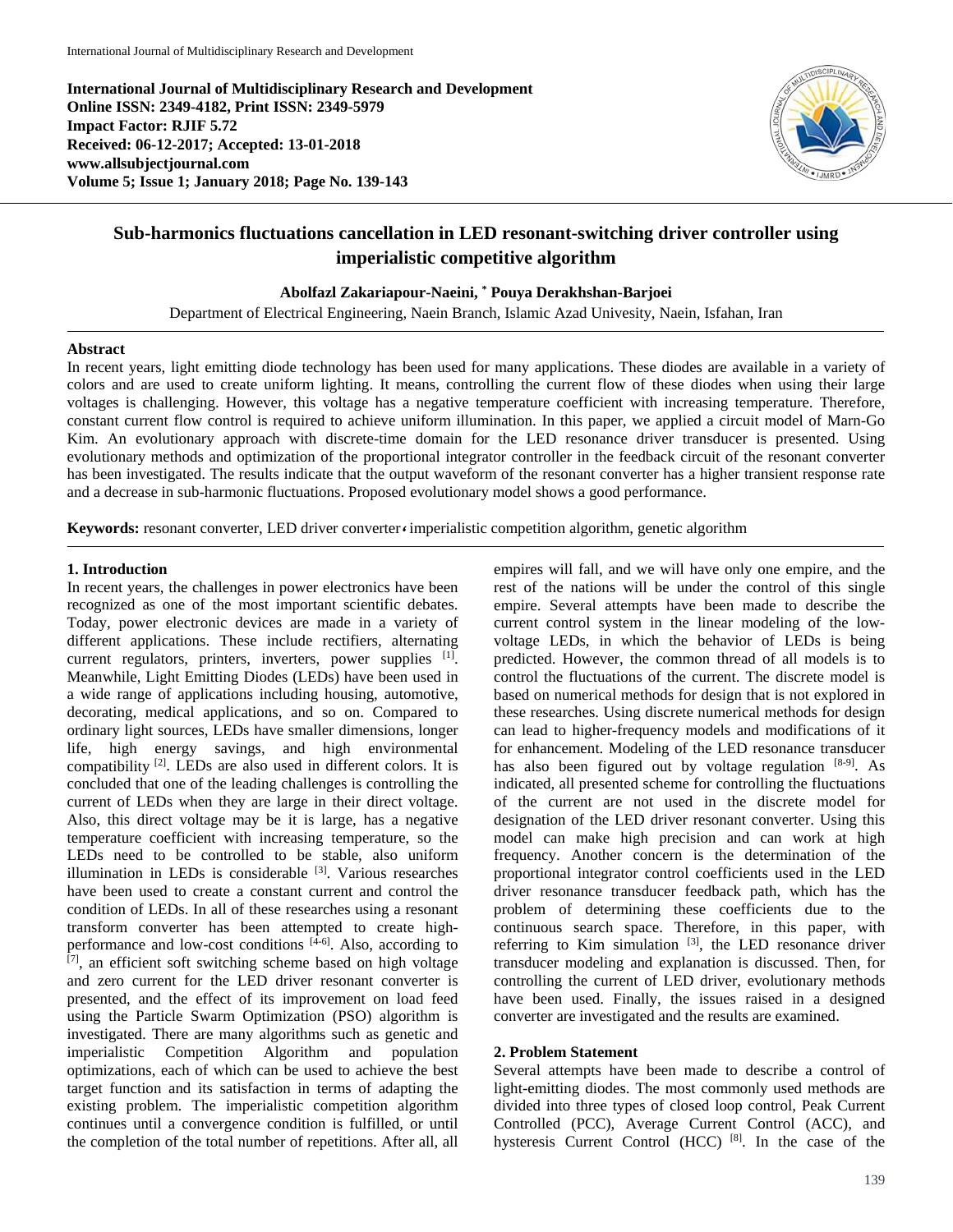proposed models for controlling current fluctuations, the discrete model for the design of the LED resonance converter design is not used. In this case, description of the discrete time interval model using by Kim is explained  $[3]$ . The sample LED driver is shown in Figure 1.



Fig 1: Buck resonator converter with peak current control<sup>[3]</sup>

According to the reference [3], Buck resonator converter with peak current control is being figured out. With applying imperialistic competitive algorithm and genetic algorithm on the cost function and considering limitation of parameters and their ranges the simulation has been done and a comparative

result has been figured out.

#### **3. Simulation of the proposed structure and results**

A Bucket converter LED driver is used to evaluate the proposed method <sup>[9]</sup>. A simulation of a LED driver resonant converter with peak current control using evolutionary algorithm has been done. In Figure 2, a LED converter is used to evaluate the proposed method. It is evident that the load of this dimming converter is light emitting diodes. Also, the simulated circuit is shown. As shown in Figure 2, a MOSFET is used to simulate the transmitter switch. A resonant proportional integrator controller is used in the resonant converter feedback to increase the output error of the converter to generate pulses for the MOSFET in the converter. It should be noted that the simulated circuitry has 5 LEDs that are connected in series, each of which has a V25 / 16 series voltage.

In this section, using the genetic algorithm and Imperialistic competitive algorithm in the continuous environment, optimization of the coefficients of the controller has been investigated in order to reduce or eliminate the sub-harmonic fluctuations and appropriate responses by using the tuningtransformer controller values [10, 11].

Here, the coefficients of the proportional integrator controller are unknown to us in solving the optimization problem. Therefore, the coefficient of proportional  $(K_p)$  and the integral coefficient  $(K_i)$  of this controller are used as evolutionary algorithm variables.

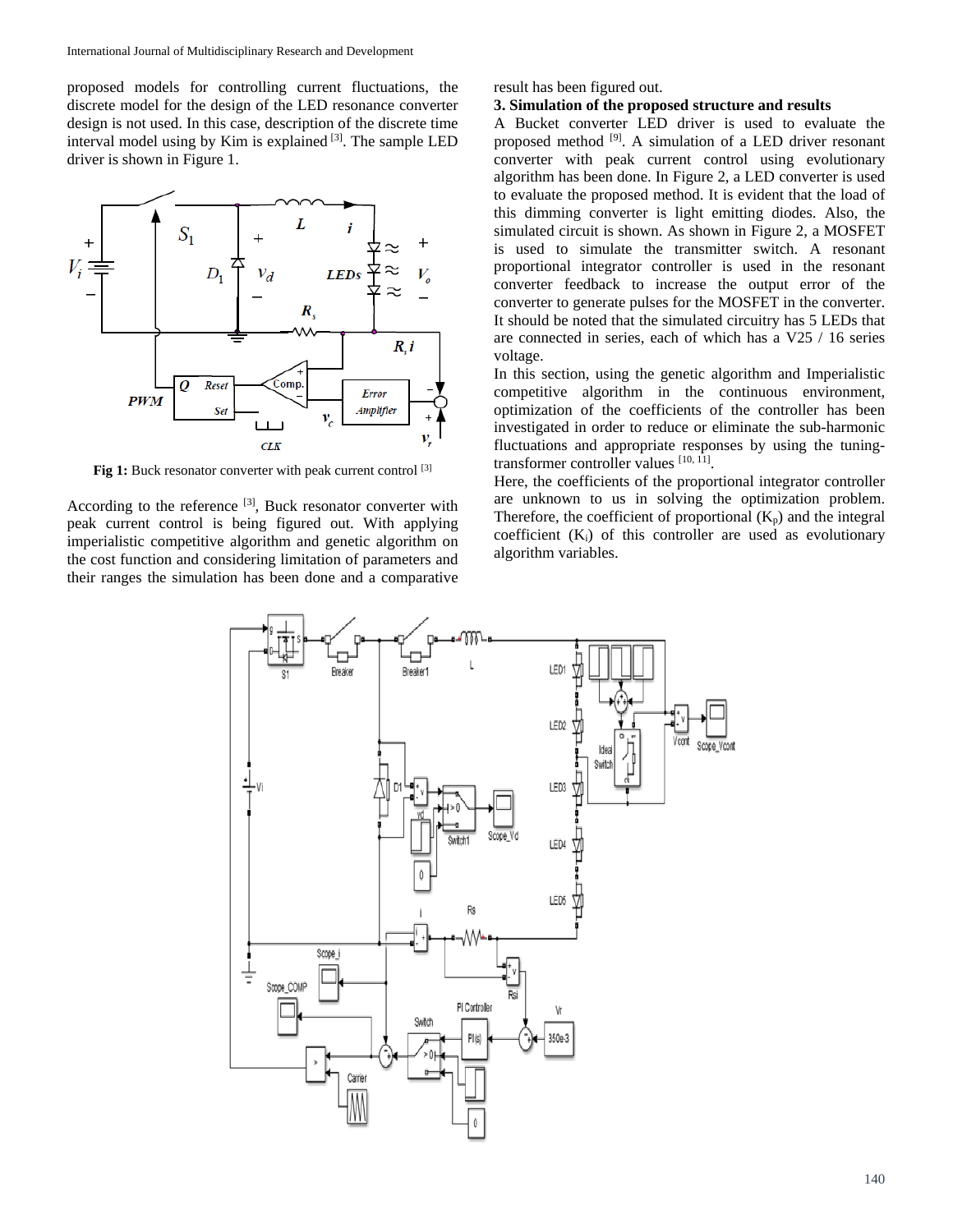**Fig 2:** Simulated Circuit

In the application of the genetic algorithm, the initial population is considered for optimization is 10, in other words, in each step of the genetic algorithm, different amounts are considered for the chromosomes. The number of iteration is 100, which, given the sample space of the search, will have a number of repetitions of satisfactory results. Also in Table 1, the parameters of the selected genetic algorithm are shown.

**Table 1:** Genetic algorithm setting parameters

| Parameter     | Amount |
|---------------|--------|
| Iteration     | 100    |
| Population    | 10     |
| Cross over    | 0.8    |
| Mutation      | 0.1    |
| Mutation rate | 0.02   |

In Table 2, the values obtained from the genetic algorithm for a given interval and constraints are shown. In this optimal optimization and simulation, the values of the proportionalanalytical controller coefficients have been optimized in this selective range. In this case, the acceptable values for the chromosome of the genetic algorithm are simulated in the range of 0-20, which results According to Table 2.

**Table 2:** Different results of simulating the genetic algorithm

| Cost      | The values obtained<br>from the algorithm |       | <b>Functional range</b> |
|-----------|-------------------------------------------|-------|-------------------------|
| dependent |                                           |       |                         |
| 18.294    | 17.2.                                     | 19.87 |                         |

In Figure 3, the shape of the voltage, current, and output signal of the proportional integral controller is shown after comparing the resonant converter load current used to generate pulses. These waveforms are extracted using the values obtained from Table 2.



**Fig 3:** Waveforms of voltage, current and comparison Table 3 shows the parameters of the Imperialistic competitive algorithm for optimizing the LED drive resonance converter. The number of primitive empires is 5, and the total number of countries and colonies is 10. The reason for this choice is to partially repeat the same algorithm as the frequency of repetition of the genetic algorithm in the previous section, so that the possibility of comparison in the final sections of this study is feasible and we can make a better conclusion.

| Parameter           | amount |
|---------------------|--------|
| Iteration           | 100    |
| Number of Countries | 10     |
| Number of Empires   |        |
| Colonial impact     | በ 3    |

| <b>Table 3:</b> Setting parameters Imperialistic competitive algorithm |       |  |
|------------------------------------------------------------------------|-------|--|
|                                                                        | (ICA) |  |

The Imperialistic Competition Algorithm (ICA) is simulated for the state mentioned in the table.

Different methods of comparing the best answer, comparing the convergence rate, comparing the time of convergence, comparing the number of function evaluation recall (NFE) and comparing the evolutionary algorithms are used. In most articles and references, the frequency of calling the target function as a criterion for estimating optimization algorithms and an algorithm that achieves the optimal response with less number of calls is a more appropriate algorithm to solve the problem. In our simulation a comparative scheme is figured out.

**Table 4:** Results of Imperialistic competitive algorithm

| Cost             | The values obtained<br>from the algorithm |      |                | <b>Functional range</b> |
|------------------|-------------------------------------------|------|----------------|-------------------------|
| <b>Dependent</b> |                                           |      | n <sub>i</sub> |                         |
| 18.291           | 17.64                                     | 19.9 |                |                         |

In Figure 4, the waveforms of the voltage, current and the output signal of the integral proportional controller are shown after comparing the resonant converter load current used to generate pulses. These waveforms are extracted using the values obtained in Table 4. In figure 4, a widespread display of waveforms is shown.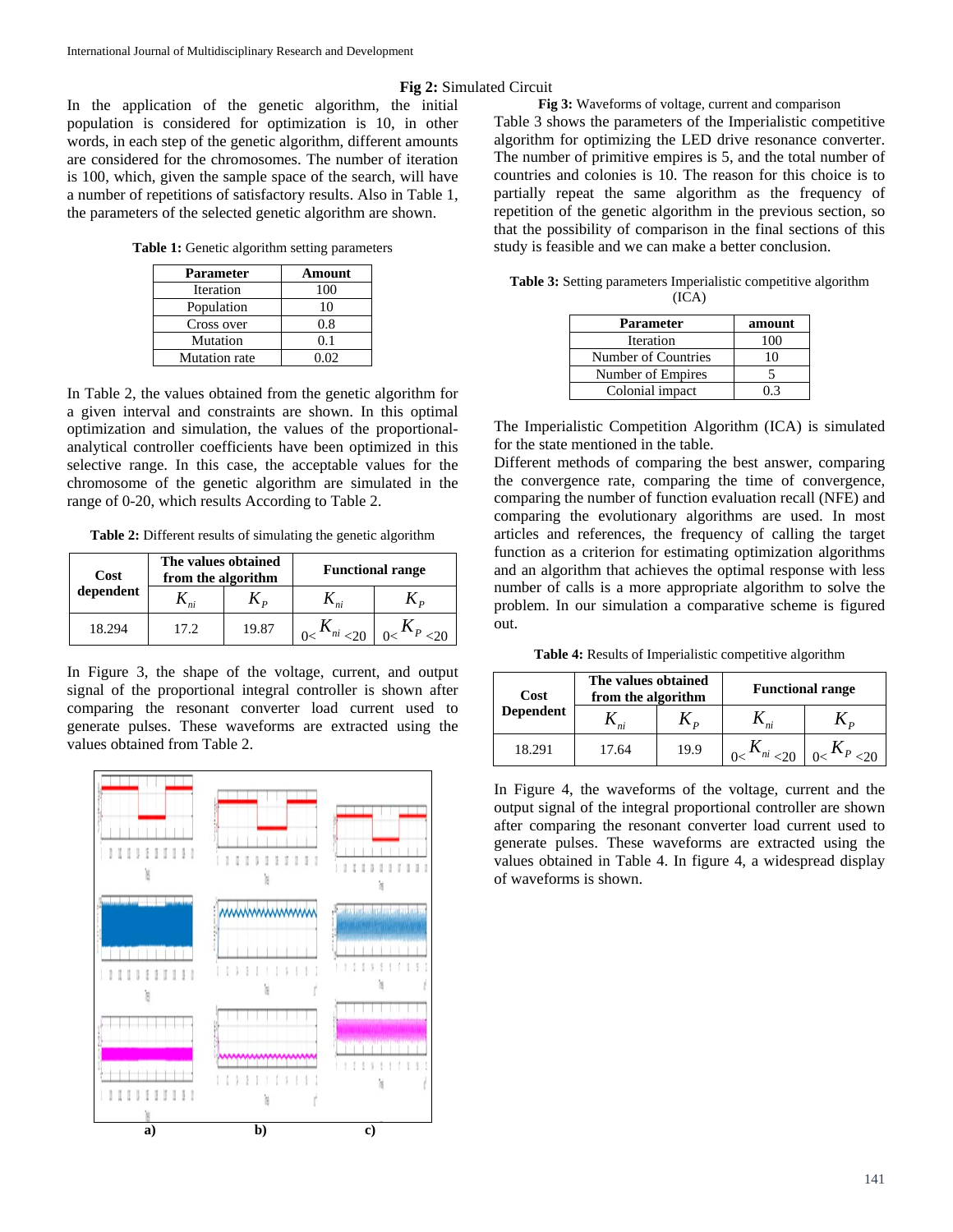

**Fig 5:** Behavior of cost function by ICA

It is also noteworthy that the transient response obtained for the resonant converter of the sample has come to a steady state at the right time, and on the other hand, the sub-harmonic oscillations have been well reduced, and this result is due to the waveform of the flow current.

However, it shows the answers are valid, by using the MATLAB simulation, the amount of Total Harmony Distortion (THD) simulated circuit using the values of the genetic algorithm and the Imperialistic competitive algorithm is shown in Table 5. As shown in Table 5, the amount of THD in the range is allowed, and this also confirms the proposed method and results from our simulations.

**Table 5:** Amount of THD for proposed methods

| <b>THD</b> | The name of selected algorithm      |
|------------|-------------------------------------|
| 4.43       | Genetic Algorithm (GA)              |
| 4.39       | Imperialistic competitive algorithm |

In Figure 6, the function graph is the cost of the number of recalls, and in Figure 7, the function graph of the cost function of the frequency of repetitions for the genetic algorithms (GA) and Imperialistic competitive algorithm (ICA) is shown. Also, the number of replicated algorithms was 100, which is considered for each population replication of 10. In the various researches, the cost function of recall is used as an estimation of optimization algorithms, and any graph that receives the lowest possible number of recalls to the optimal search query in the search space is the most appropriate algorithm for solving the problem; therefore, according to figure 6 It can be concluded that the Imperialistic competitive algorithm can perform better in less frequent recalls in continuous space, and by simulating several times and adjusting the parameters of this algorithm, the power of the algorithm can be extended to less time and making the optimal answer to approach.

**Fig 4:** Waveforms of voltage and current, and comparison. From the result it can be concluded that the optimal response is within the range of converter performance and has a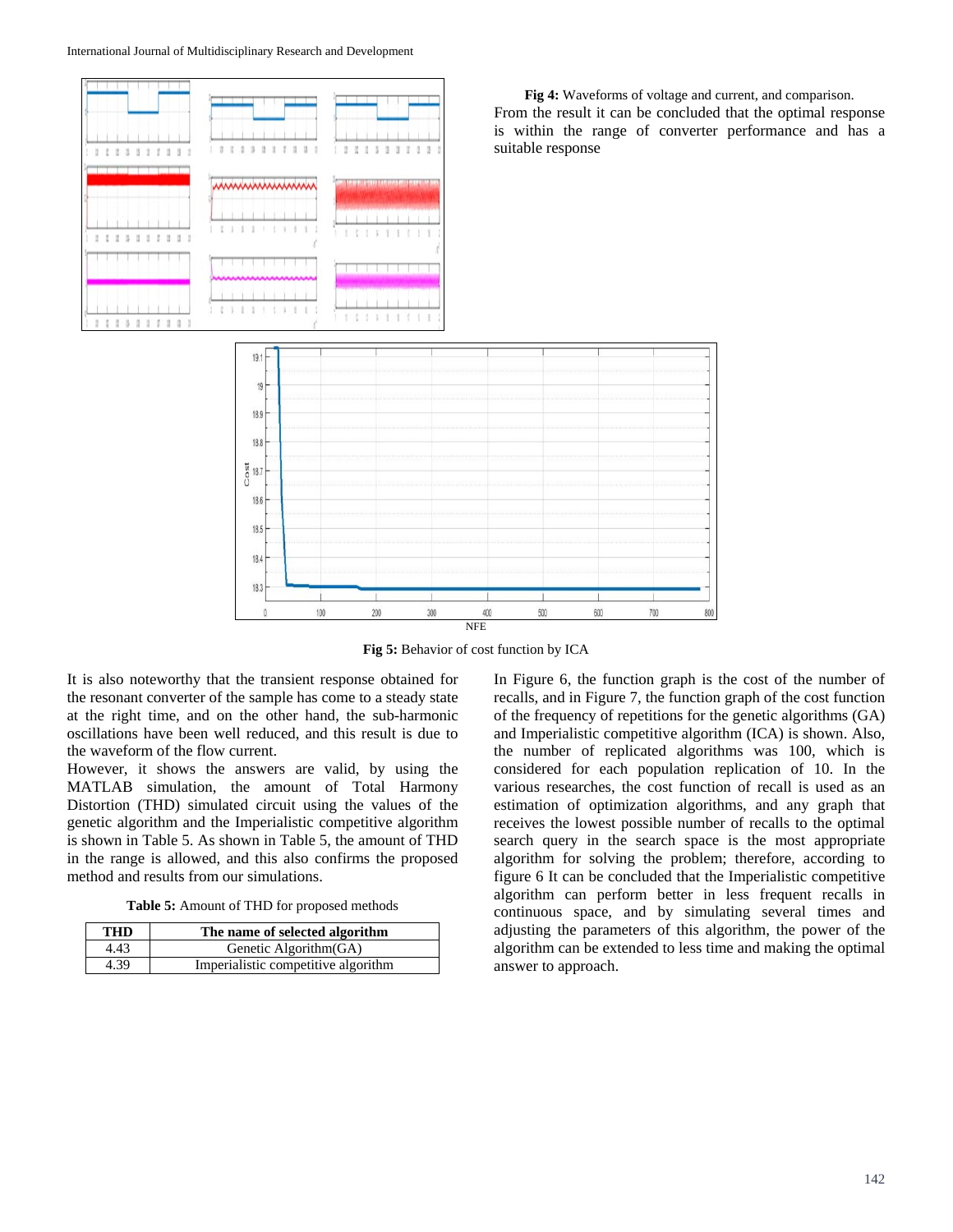

NFE **Fig 7:** Comparison of cost-number of times repetition selected algorithms

500

400

## **4. Conclusion**

As mentioned, in various researches, numerous attempts have been made to describe the current control system in the linear modeling of the low-voltage diodes of the light emitting diodes, which predicted the behavior of these diodes using these models successfully. However, the common theme of all models that can control current fluctuations is the use of a discrete model for design. In this paper, a systematic, discretetemporal domain approach was first introduced that was simulated using MATLAB software. Using the evolutionary methods, the optimization of the proposed evolutionary controller in the feedback path of the LED driver resonant converter was also discussed. In order to be able to reduce the sub-harmonic fluctuations of the load current by changing the coefficients of the controller, the load flow waveform has a fast and suitable response. So that the converter can quickly

200

100

300

18.5 184

183 182

0

change its load condition to its steady and constant value. Finally, the comparison of the applied evolution algorithms showed that Imperialistic competitive algorithm deals with the reduction in the number of recalls and accurate precision to the optimization of the resonance converter in comparison with the genetic algorithm.

900

1000

### **5. References**

600

700

800

- 1. Tan YK, Huynh TP, Wang Z. Smart personal sensor network control for energy saving in DC grid powered LED lighting system, IEEE Trans. Smart Grid. 2013; 4:669-676.
- 2. Chen Y, Chang C, Yang P. A novel primary-side controlled universal-input AC-DC led driver based on a source-driving control scheme. IEEE Transactions on Power Electronics Society. 2014; 30(8):4327-4335.